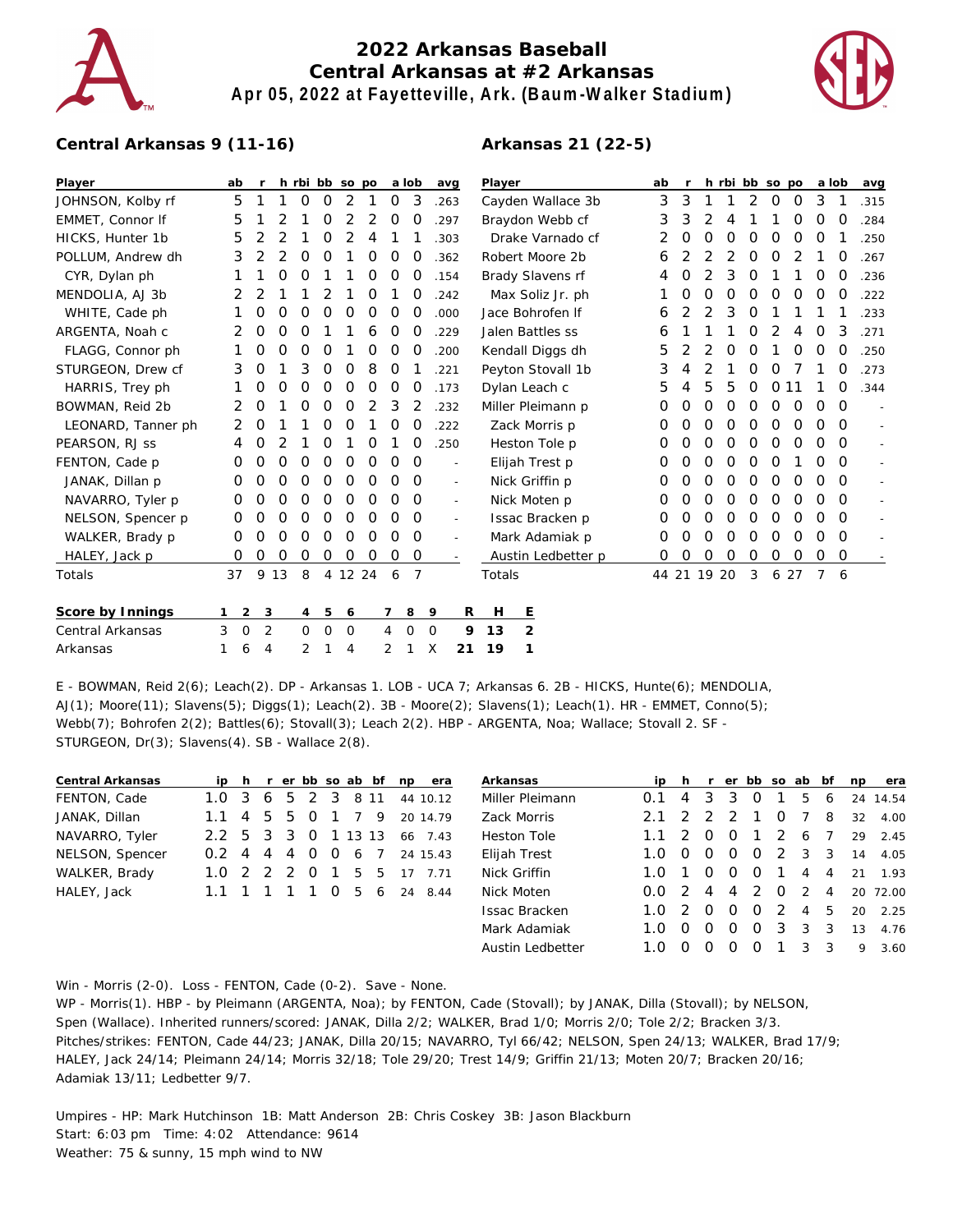

## **2022 Arkansas Baseball Central Arkansas at #2 Arkansas Apr 05, 2022 at Fayetteville, Ark. (Baum-Walker Stadium)**



| Score by Innings |  |  |  | 1 2 3 4 5 6 7 8 9 R H E  |  |  |                          |
|------------------|--|--|--|--------------------------|--|--|--------------------------|
| Central Arkansas |  |  |  | 3 0 2 0 0 0 4 0 0 9 13 2 |  |  |                          |
| Arkansas         |  |  |  | 1 6 4 2 1 4 2 1 X 21 19  |  |  | $\overline{\phantom{1}}$ |

Central Arkansas starters: 1/rf JOHNSON, Kol; 19/lf EMMET, Conno;Central Arkansas 4th - PEARSON, RJ struck out swinging, out at first 40/1b HICKS, Hunte; 26/dh POLLUM, Andr; 13/3b MENDOLIA, AJ; 8/c c to 1b (1-2 SBKS). JOHNSON, Kol lined out to 2b (0-0). EMMET, ARGENTA, Noa; 23/cf STURGEON, Dr; 36/2b BOWMAN, Reid; 3/ss CEnARSingled to left field (1-2 KBS). HICKS, Hunte struck out RJ; 21/p FENTON, Cade; Arkansas starters: 7/3b Wallace; 24/cf Webb; 1/2b Moore; 17/rf Slavens; 8/lf Bohrofen; 2/ss Battles; 5/dh Diggs; 10/1b Stovall; 15/c Leach; 43/p Pleimann; Central Arkansas 1st - JOHNSON, Kol singled to right field (2-2 SKBB). EMMET, Conno struck out swinging (3-2 FBSBBFS). HICKS 2Hunte 3 hits, 0 errors, 1 LOB. doubled down the lf line, RBI (0-0); JOHNSON, Kol scored. POLLUM, Andr singled to center field, advanced to second on the throw (1-2 Central Arkansas 5th - Trest to p for Tole. POLLUM, Andr struck out BFF); HICKS, Hunte advanced to third, scored on a throwing error byswinging (1-2 SBKS). MENDOLIA, AJ struck out looking (1-2 FSBK). c. MENDOLIA, AJ doubled to left center, RBI (3-2 BKBFB); POLLUMARGENTA, Noa out at first 1b to p (3-2 BSBKB). 0 runs, 0 hits, 0 Andr scored. ARGENTA, Noa hit by pitch (0-0). Morris to p for Pleimann. STURGEON, Dr lined into double play ss unassisted (1-2 BSF); MENDOLIA, AJ out on the play. 3 runs, 4 hits, 1 error, 1 LOBArkansas 5th - Webb singled to center field (3-2 BKSBFB). Moore flied Arkansas 1st - Wallace walked (3-2 BBKBFB). Webb struck out lookinġVebb advanced to third. Bohrofen out at first 1b to 2b to 1b, RBI (2-2 KBBSK). Moore reached on an error by 2b (1-1 BF); Wallace advanced to second. Slavens struck out swinging (0-2 FSS). Bohrofeaut looking (3-2 BBKFBFK). 1 run, 2 hits, 0 errors, 1 LOB. reached on an error by 2b (1-0 B); Moore advanced to second; Wallace scored, unearned. Battles struck out looking (2-2 KKBBK). Central Arkansas 6th - Griffin to p for Trest. Varnado to cf for run, 0 hits, 2 errors, 2 LOB. Central Arkansas 2nd - BOWMAN, Reid singled to left field, out at first lf to 1b (1-1 BK). PEARSON, RJ grounded out to 3b (0-0). JOHNSON, Kol popped up to 2b (3-1 BBSB). 0 runs, 1 hit, 0 errors, 0 LOB. Arkansas 2nd - Diggs doubled to left center (3-1 BBKB). Stovall hit by pitch (0-1 K). Leach tripled down the rf line, 2 RBI (2-1 BBF); Stovall scored; Diggs scored. Wallace singled to left field, RBI (1-1 SB); Leach scored. Wallace stole second. Webb walked (3-2 BKBBSB); Wallace stole third. JANAK, Dilla to p for FENTON, Cade.scored. WALKER, Brad to p for NELSON, Spen. Bohrofen flied out to Moore doubled to left center, RBI (0-0); Webb advanced to third; Wallace scored. Slavens flied out to lf, SF, 2 RBI (0-0); Moore scored; Webb scored. Bohrofen struck out looking (1-2 KBFK). Battles grounded out to 2b (1-2 FBFF). 6 runs, 4 hits, 0 errors, 0 LOB. Central Arkansas 3rd - EMMET, Conno grounded out to 1b unassistedwalked (3-2 BKFBBB); CYR, Dylan advanced to second; HICKS, Hunte (0-0). HICKS, Hunte popped up to ss (3-2 BSFBB). POLLUM, Andr advanced to third. Bracken to p for Moten. ARGENTA, Noa struck out singled to second base (2-1 KBB). POLLUM, Andr advanced to secoloobking (0-2 KSK). STURGEON, Dr flied out to rf, SF, RBI (0-2 FKF); on a wild pitch. MENDOLIA, AJ walked (3-2 BKKBFBFB). Tole to p focYR, Dylan advanced to third; HICKS, Hunte scored. LEONARD, Tan Morris. ARGENTA, Noa walked (3-2 BKBSFBFFFB); MENDOLIA, AJ strughed and the middle, RBI (2-2 BBKK); MENDOLIA, AJ advanced to to second; POLLUM, Andr advanced to third. STURGEON, Dr singleddoond; CYR, Dylan scored. PEARSON, RJ singled to left field, RBI second base, 2 RBI (3-2 BBKSB); ARGENTA, Noa advanced to third(2-2 BBKS); LEONARD, Tan advanced to second; MENDOLIA, AJ scored. MENDOLIA, AJ scored; POLLUM, Andr scored. BOWMAN, Reid popped up Sol, Kol struck out swinging (0-2 KFS). 4 runs, 4 hits, 0 swinging (0-2 KSS). 0 runs, 1 hit, 0 errors, 1 LOB. Arkansas 4th - Bohrofen homered to right field, RBI (3-2 FBBBK). Battles lined out to cf (2-2 KBFBF). Diggs grounded out to 2b (3-2 KBBFB). Stovall homered to right center, RBI (0-2 KS). Leach doubled to right field (0-2 KF). Wallace lined out to cf (0-2 FFF). errors, 0 LOB. out to cf (3-2 BFBFFB). Slavens doubled to right center (2-1 BBF); (1-1 FB); Slavens advanced to third; Webb scored. Battles struck Webb. STURGEON, Dr flied out to lf (1-0 B). LEONARD, Tan pinch hit for BOWMAN, Reid. LEONARD, Tan grounded out to 3b (3-2 FSFBBB). PEARSON, RJ singled to center field (1-2 BSFF). JOHNSON, Kol struck out swinging (3-2 SBFFBBS). 0 runs, 1 hit, 0 errors, 1 LOB. Arkansas 6th - LEONARD, Tan to 2b. NELSON, Spen to p for NAVARRO, Tyl. Diggs lined out to cf (0-1 S). Stovall singled to center field (0-1 K). Leach homered to right field, 2 RBI (2-1 BBF); Stovall scored. Wallace hit by pitch (0-0). Varnado flied out to cf (3-1 KBBB). Moore tripled to right center, RBI (3-1 BBBK); Wallace scored. Slavens tripled to right center, RBI (2-2 BSFB); Moore cf (2-1 BBF). 4 runs, 4 hits, 0 errors, 1 LOB. Central Arkansas 7th - Moten to p for Griffin. EMMET, Conno homered to center field, RBI (2-1 BBK). HICKS, Hunte singled to left center (3-1 KBBB). CYR, Dylan pinch hit for POLLUM, Andr. HICKS, Hunte advanced to second. CYR, Dylan walked (3-1 BSBBB). MENDOLIA, AJ

errors, 2 LOB.

ss (0-0). 2 runs, 2 hits, 0 errors, 2 LOB.

Arkansas 3rd - Diggs singled to third base, bunt (0-0). Stovall hit by pitch (1-0 B); Diggs advanced to second. Leach singled to pitcher, bunt (0-1 F); Stovall advanced to second; Diggs advanced to third. Wallace popped up to 2b (1-1 BF). Webb homered to left field, 4 RBI (0-0); Leach scored; Stovall scored; Diggs scored. NAVARRO, Tyl to p for JANAK, Dilla. Moore flied out to lf (2-2 BKBF). Slavens lined out to 2b (2-2 SFBB). 4 runs, 3 hits, 0 errors, 0 LOB.

Arkansas 7th - Battles homered to left field, RBI (2-0 BB). Diggs struck out swinging (1-2 KBFS). Stovall flied out to rf (1-0 B). Leach homered to left field, RBI (2-1 BFB). HALEY, Jack to p for WALKER, Brad. Wallace walked (3-0 BBBB). Varnado reached on a fielder's choice (1-2 BKK); Wallace out at second ss to 2b. 2 runs, 2 hits, 0 errors, 1 LOB.

Central Arkansas 8th - Adamiak to p for Bracken. CYR, Dylan to dh. EMMET, Conno struck out swinging (1-2 SBSS). HICKS, Hunte struck